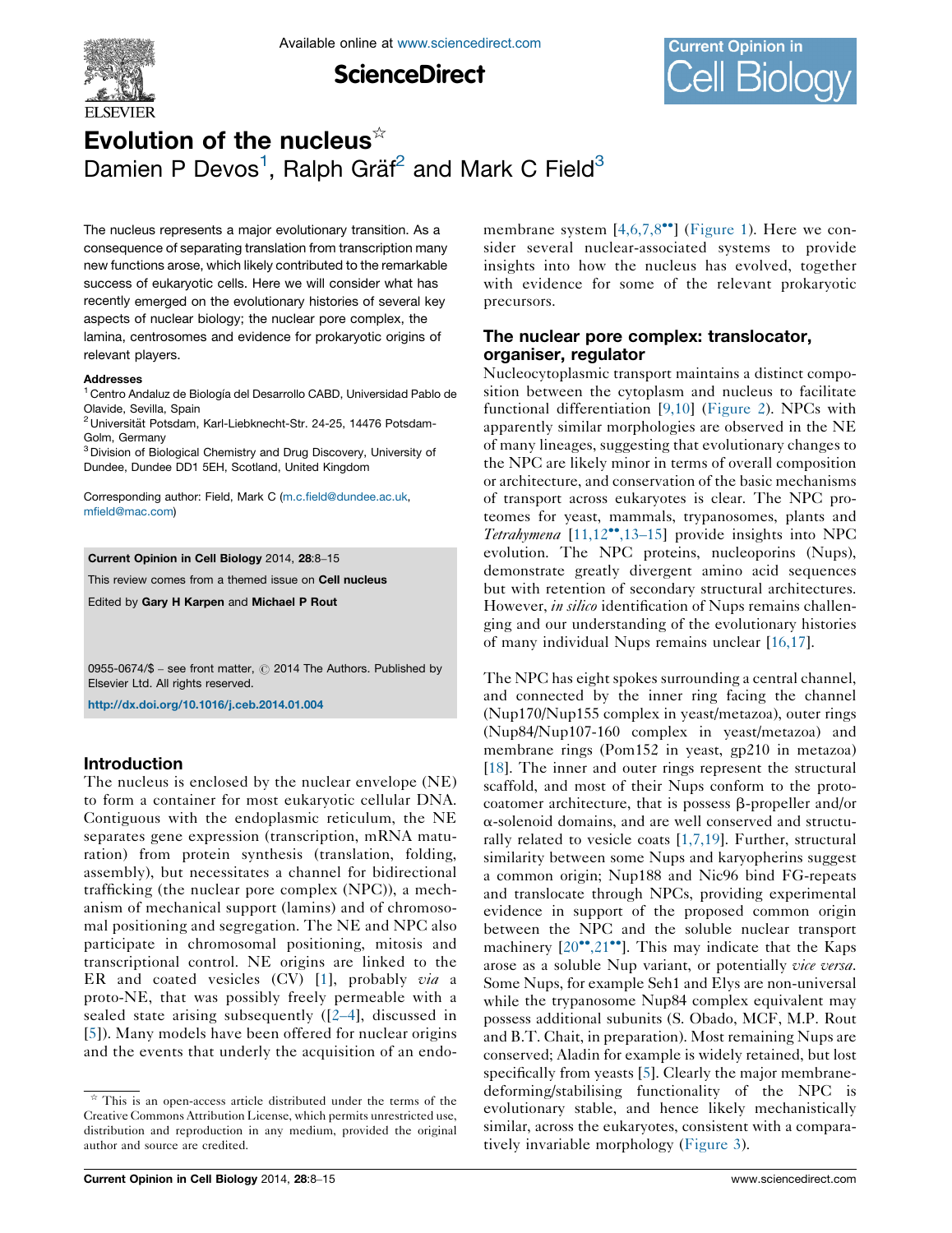<span id="page-1-0"></span>

Phylogenetic tree of the current view of the topology of life and eukaryota. (a) Relationship between prokaryotes and eukaryotes, assuming the threedomain model, whereby the Eukaryota emerged from the Archaea. An alternate two domain model, proposes that the Eukaryotes arose as a lineage within the Archaea, but this remains unresolved [\[85,86\]](#page-7-0). LECA/FECA; Last/first eukaryotic common ancestor. (b) Eukaryotic phylogeny, based on discussions provided in [[87\]](#page-7-0). Some relationships, for example within the SAR + CCTH and Excavata clades remain to be fully resolved. Examples of commonly studied and/or organisms familiar to most experimental cell biologists are provided to anchor the reader, and supergroups are indicated by bars. There is a clear emphasis within many clades in the study of pathogenic species, for obvious and fully justified reasons. SAR + CCTH; Stramenopile, Alveolata, Rhizaria + Cryptophyta, Centrohelida, Telonemia and Haptophyta.

The membrane ring displays considerable flexibility, and the sequence divergence between yeast and animal Pom152 and gp210 is well known. Possible orthologs of gp210 and NDC1, but not Pom121, are present in Arabidopsis [[13\]](#page-5-0), but in *T. brucei* no membrane Nups have been identified to date [\[14\]](#page-5-0). Therefore the interface between the scaffold and NE may vary between taxa, *albeit* with unclear consequences, but may also have an association with NPC assembly [[22](#page-5-0)]. FG-repeat Nups serve to provide gating functionality, and the FG/FXFG repeat, if not the precise arrangement within the Nup protein bearing the repeats, appears very widely conserved across eukaryotes. An interesting example of an exception to FG or FXFG repeat architecture comes from Tetrahymena, where the transcriptionally inactive micronucleus possesses Nup98 paralogs with poly-N/NIFN repeats and the transcriptionally active macronucleus, more con-ventional FG-repeat Nup98 [\[12](#page-5-0)<sup>\*\*</sup>[,23\]](#page-5-0). Significantly, despite variation in sequence and locations of the FG repeats in Nups, the number of FGs and sequence environment within which the FGs are embedded appear to be better conserved, implying conservation of the gating mechanism, although the precise mechanisms by which this operates remain controversial [[14,16\]](#page-5-0).

Both cytoplasmic fibrils and the nuclear basket exhibit complex evolutionary patterns [[5\]](#page-5-0), likely impacting their interactions with other cellular systems. For example, Nup358 anchors RanGAP at the cytoplasmic fibrils in metazoa but trypanosomes lack Nup358 and an alternate anchor for RanGAP is present in plants, while yeast RanGAP is solely cytoplasmic [[13,16,24](#page-5-0)<sup>\*</sup>]. Amongst the many nuclear basket connections are the transcriptional

apparatus, the lamina and protein/RNA transport systems. There is evidence for conserved interactions between the NPC and TREX-2 and SAGA, important in mRNA export and transcription respectively [\[25\]](#page-5-0) and also Nup-interactions with the spindle and checkpoint proteins [\[26,27](#page-5-0)<sup>\*</sup>]. Given that TREX-2 and SAGA subunits are present in many lineages, it is again likely that this is ancient and central to NPC function.Interesting, the inner nuclear NPC components, Tpr in vertebrates and Mlps in yeasts, are orthologs and widely represented across the eukaryotes, whereas the discicristata (Euglenozoa plus Percolozoa) have no detectable Tpr/Mlp homologue, but have two nucleoporins with similar architectures and functions  $[5,26]$  $[5,26]$  (Holden *et al.*, submitted for publication). Significantly, those data suggest that LECA possessed Tpr/Mlp; the presence of analogues in early diverging trypanosomes suggests that a second mechanism was present in LECA or that this replaced an original Tpr/Mlpbased system for interacting with the nuclear interior in the discicristata, possibly as a response to changes in transcriptional mechanisms.

## Centrosomes, centrins and spindle poles

Centrosomes serve as the main microtubule-organising centres (MTOCs), and are essential for cell architecture in all organisms using microtubules for organelle positioning. Nuclear-associated bodies (NABs) or spindle pole bodies (SPBs) are centrosomal structures in association with the nucleus, and are best characterised in yeasts and *Dictyostelium* amoebae. In budding yeast the SPB consists of a stack of three plaques and is permanently inserted into the NE [\(Figure](#page-2-0) 2). In *Dictyostelium*, the NAB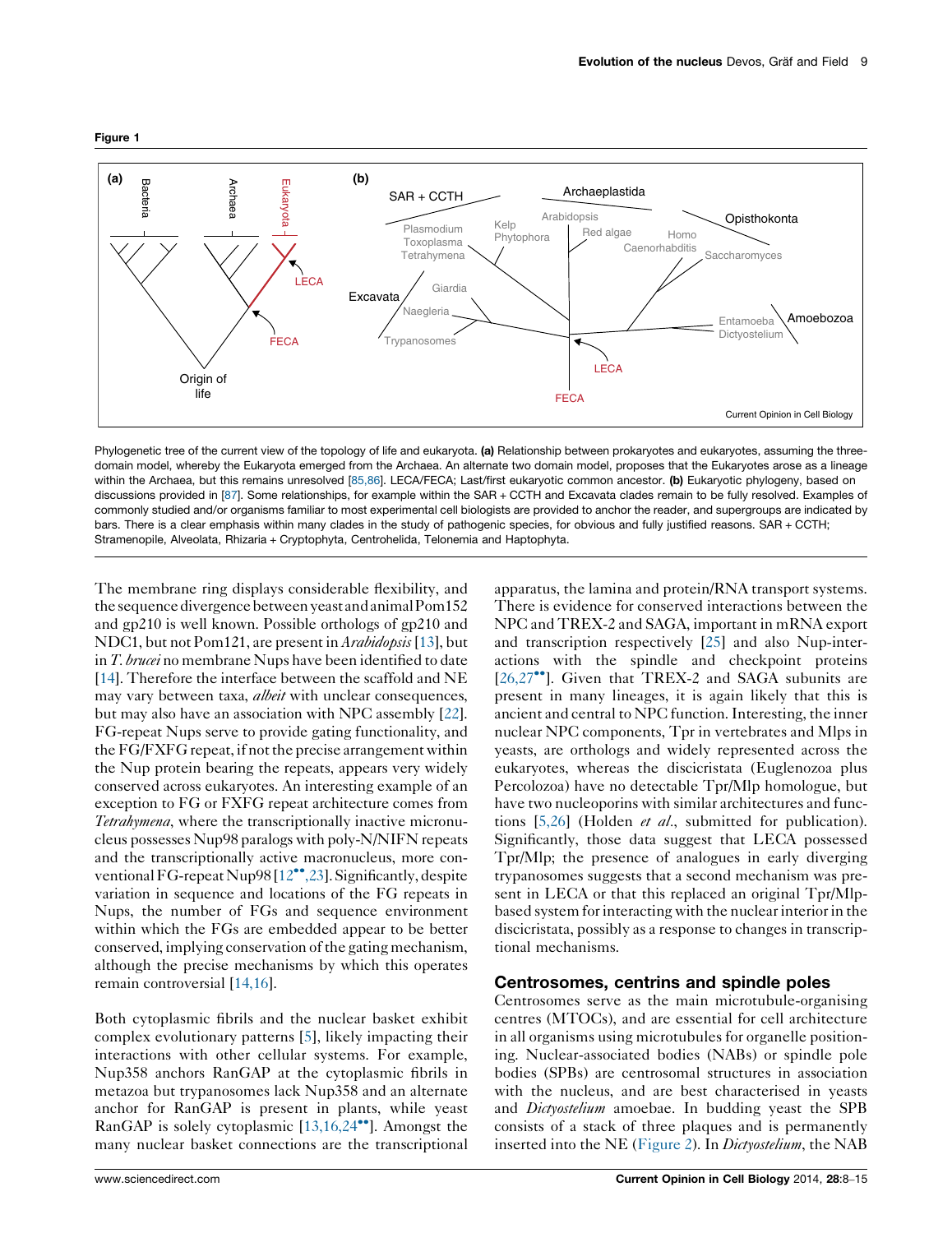<span id="page-2-0"></span>



Important structures associated with the nuclear envelope. A sector of a generalised nucleus is shown, with various structures drawn as cartoons either embedded within the nuclear envelope or associated with it. Note that the structures are not drawn to an accurate scale.

also contains a tripartite core; although attached to the NE, the *Dictyostelium* NAB is cytosolic during interphase, only entering the NE upon centrosome duplication at mitosis, similar to fission yeast [[28,29\]](#page-5-0). The *Dictyostelium* NAB organises a radial microtubule cytoskeleton very similar to metazoan cells. Centrosomes of animals, yeasts and amoebozoa share a surprisingly small cohort of components: the  $\gamma$ -tubulin small complex ( $\gamma$ -TuSC;  $\gamma$ -tubulin, GCP2, GCP3) required for microtubule nucleation; EB1, TACC and XMAP215 for microtubule dynamics and stabilisation; centrin, Cep192/SPD2, and centrosomin (Cnn) as scaffolding proteins, kinases from the polo, aurora, NIMA and Cdk family regulating duplication and spindle organisation and the dynein motor protein [\[30](#page-5-0)–33]. Hence much of the diversity of centrosomal functions is likely a direct result of divergent composition in modern lineages.

The amoeboid cell state has been regarded as ancestral, and acentriolar MTOCs in fungi and amoebozoans were therefore considered to represent the primitive centrosomal form. However, comparative genomics indicates that LECA likely possessed one or two centrioles associated with a cilium, since centrioles are found in all major eukaryotic subgroups [[30,34,35\]](#page-5-0) and the LECA was almost definitely flagellated [\[8](#page-5-0)\*\*]. The absence of centrioles in higher plants, fungi and most amoebozoans is therefore a secondary loss, and implies that centrosomes likely had original roles in initiating cilium formation while the centriole served as a basal body for microtubule nucleation. Indeed, ciliate centrioles act exclusively as basal bodies and their mitotic spindle poles are devoid of centrioles [[36\]](#page-6-0). Centrioles may have originally exploited spindle association to ensure an equal distribution into daughter cells, rather than having an active role at the spindle [\[37](#page-6-0)–39], and this possibility is supported by evidence that centrioles are dispensable for spindle formation [40–[42\]](#page-6-0). Despite this, these same studies found that centrioles are essential for formation of astral microtubules and cilia. The ancestral centrosome may thus have been a membrane/chromatin-associated microtubule nucleation centre with dual centromere/centrosome functions. Subsequently duplicated during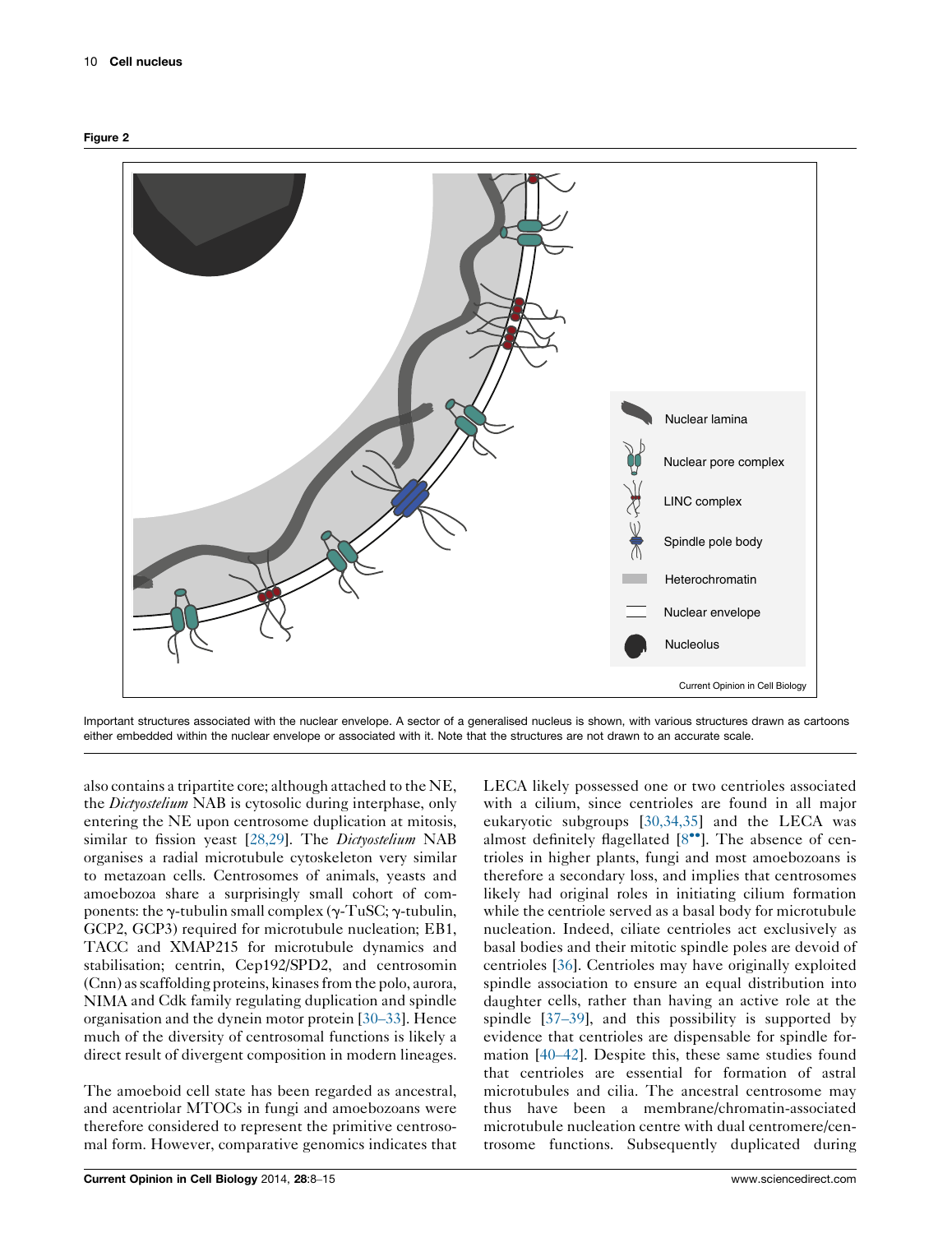<span id="page-3-0"></span>

A number of features associated with prokaryotic cells that are shared with eukaryotes. Note that not all of these features are present in any one lineage. Highlighted endomembrane complexes are putative protocoatomer-like proteins that may associate with membrane in the planctomycetes, bacterial dynamin that is associated with cytokinesis and possibly other membranous structures, the partial ESCRT system found in Archaea and which plays a conserved role in cytokinesis with eukaryotes. Archaea also possess histone-like proteins and a PCNA ortholog, while it is likely that the centrosome was associated with an early membranous structure that gave rise to the nuclear envelope.

eukaryotic evolution, a centrosome remained attached to the plasma membrane while a microtubule nucleation centre attached to proto-endomembranes that later differentiated into the NE [[35\]](#page-6-0). This process could have generated an intranuclear microtubule nucleation centre that organised the spindle and an extra-nuclear centrosome responsible for organising pellicular and flagellum microtubules and significantly this configuration is present in the discicristata, such as Euglena and trypanosomes [\[43](#page-6-0)]. These scenarios suggest that the tight association of a nucleus-associated centrosome with clustered centromeres during the entire cell cycle, as in fission yeast and *Dictyostelium*, is primitive. The hypothesis that nuclear centromeres originally had dual centromere/centrosome functions is supported by observations that both structures remain closely associated with each other during the entire cell cycle, as in fission yeast or *Dictyos*telium where centromeres cluster close to the inner nuclear membrane and permanently associate with the SPB/centrosome at the cytosolic nuclear face [44–[46\]](#page-6-0).

Besides tubulins, centrins (of the calmodulin family of calcium-binding proteins) may be the most ancient centrosomal proteins [\[47](#page-6-0)], with general functions in connecting microtubular and membrane-bound structures. Centrins may have been critical to assembly of the primitive centromeric microtubule nucleation complex [[35\]](#page-6-0). In S. cerevisiae Cdc31p (yeast centrin) is a major constituent of the assembly platform for the new SPB upon SPB duplication at the NE. There are several centrin isoforms, which in most species can be grouped into two subfamilies: human centrin-2-like and yeast Cdc31p/centrin-3-like proteins. Since members are present in both unikonts

and bikonts, these subfamilies arose early [\[48\]](#page-6-0), and losses are likely secondary events. By this model, yeasts retained only centrin-3 with its ancient, nuclear functions after loss of cilia for locomotion [\[35\]](#page-6-0). However, this is likely too simplistic as flies and nematodes lack centrin-3 and cen-trin-2 assumes the nuclear role [\[48\]](#page-6-0). Further, *Dictyostelium* CenA and CenB belong to neither subfamily, but both predominantly associate with the nucleus, with CenA concentrated at centromeres and CenB at nuclear internal [\[49,50\]](#page-6-0). While an exact function of CenA is unknown, CenB isimportant for nuclear architecture and centrosome nuclear attachment, the latter function being conserved with S. cerevisiae Cdc31p [[51](#page-6-0)].

# Lamins, laminas and LINCs

The NE is subtended in most cells by a morphologically recognisable lamina, first described in amoebozoa [52–[54\]](#page-6-0). The lamina in metazoan cells is comprised of lamins, a family of repetitive coiled coil  $\sim 60-80$  kDa proteins [[55\]](#page-6-0). Lamins serve as organisers of heterochromatin, NPCs and multiple additional nuclear structures, reflected in the importance of laminopathies to human disease ([[56\]](#page-6-0), compiled in [[55,57](#page-6-0)]). Lamins are targeted to the NE by Cterminal prenylation, and in mammalian cells the distinct isoforms have somewhat differinglocations [\[58,59\]](#page-6-0). Lamins were assumed to be metazoan specific, suggesting a recent origin. It is clear this is incorrect as lamin orthologs are present in several amoebozoan species, with the best characterised being *Dictyostelium* NE81, with functions fully compatible with a *bona fide* lamin  $[60^{\bullet\bullet}, 61]$  $[60^{\bullet\bullet}, 61]$  $[60^{\bullet\bullet}, 61]$ , pushing the lamin origin to the origin of unikonts and perhaps even earlier. Furthermore, while there are no documented lamins within bikonts, the discicristate NUP-1 protein,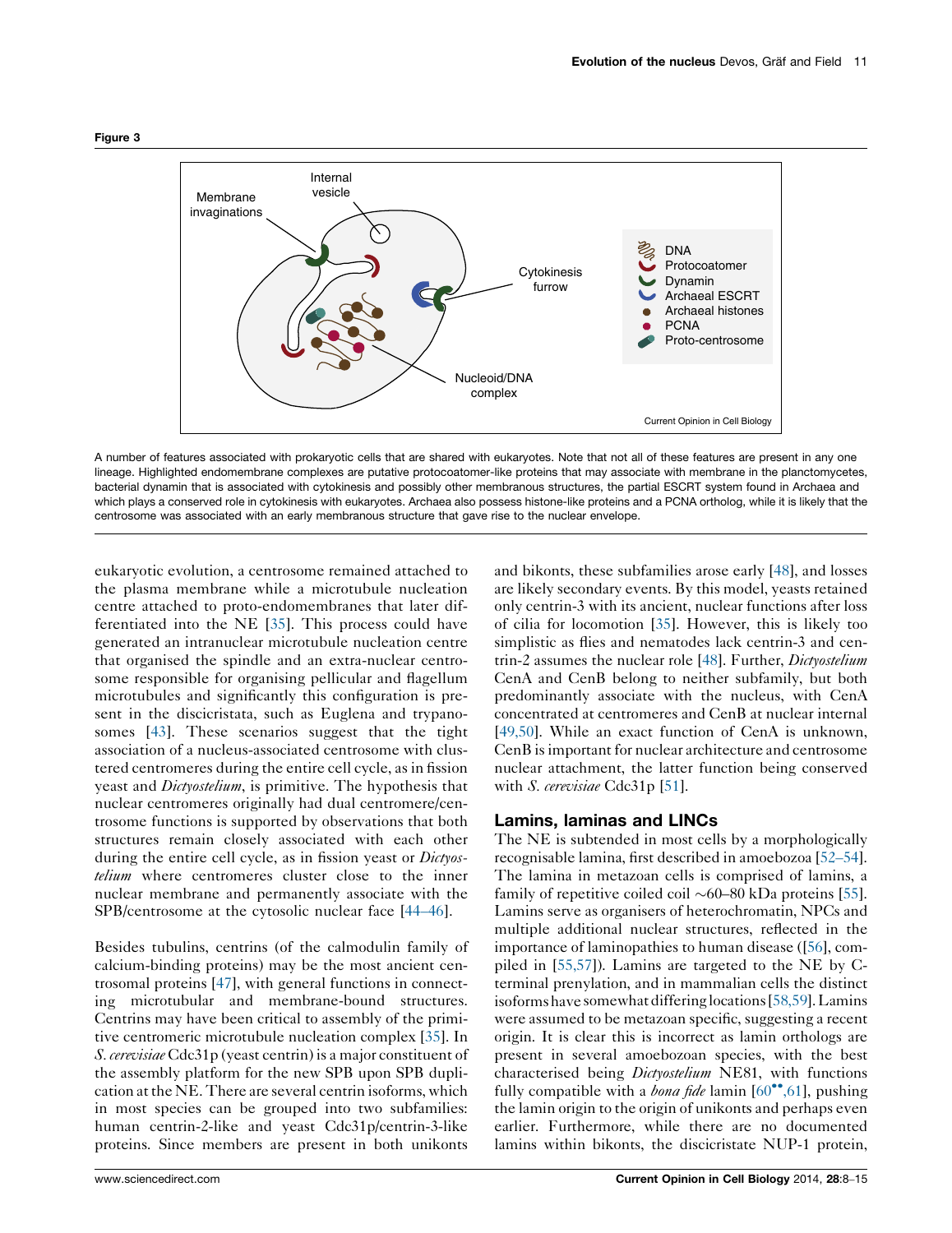and higher plant NMCP proteins assume similar locations and functions, as well as retain a predicted coiled coil architecture  $[55,62^{\bullet\bullet},63^{\bullet\bullet}]$  $[55,62^{\bullet\bullet},63^{\bullet\bullet}]$  $[55,62^{\bullet\bullet},63^{\bullet\bullet}]$  $[55,62^{\bullet\bullet},63^{\bullet\bullet}]$ . It is unknown if the LECA had a lamina of NUP-1-like, NMCP-like or lamin-like proteins, or if NUP-1/NMCP and lamins are in some manner evolutionarily related. It is formally possible that the LECA had a more complex lamina and that all but one system was subsequently lost, or that the discicristata and plants replaced a lamin-based lamina with NUP-1 or NMCP respectively.

A further group of proteins associated with the NE is SUN and KASH domain proteins [\[64](#page-6-0)\*°[,65](#page-6-0)]. SUN proteins are present in all major eukaryotic groups, except for the discicristata [[66](#page-6-0)- ]. SUN proteins are concentrated at the inner NE and interact with KASH-family proteins at the outer NE, forming the LINC complex  $[64^{\bullet\bullet}, 65, 67]$  $[64^{\bullet\bullet}, 65, 67]$  $[64^{\bullet\bullet}, 65, 67]$ . Different KASH-family proteins manage direct or indirect connections to cytoplasmic microtubules, actin filaments, intermediate filaments and dynein, which in turn maintains the centrosome close to the nucleus through its microtubule minus end-directed motor activity. SUN proteins are linked to lamins [[68\]](#page-6-0), required for proper centrosome/nucleus attachment [[69\]](#page-6-0). Although this linkage has been proven only for metazoa, since *Dictyostelium* NE81 is required for centrosome/nucleus attachment and interference with NE81 causes phenotypes similar to SUN1 disruptions, this likely extends to Amoebozoa [\[46,60](#page-6-0)<sup>••</sup>[,70\]](#page-6-0). Thus, lamins may have co-evolved with SUN-proteins, suggesting the widespread presence of lamins, while the absence of SUN and lamins from the discicristata is compatible with the absence of lamins and substitution by NUP-1. However, as plants also have SUN/KASH and NMCP proteins but not lamins, coevolution is therefore not strictly necessary [[71\]](#page-7-0). Further, a functional connection between lamins and open mitosis also can be discounted [\[35](#page-6-0)]. Dictyostelium has a partial closed mitosis, comparable to Aspergillus [[72\]](#page-7-0); as the former has a lamin and the latter apparently does not, these features are not linked. Dictyostelium may have solved the problem of making the NE sufficiently flexible for karyokinesis by partial disassembly of NE81 networks, as NE81 remains associated with the NE throughout the cell cycle [[60](#page-6-0)<sup>••</sup>]. Hence at present there remains no obvious rationale to underpin the use of a particular set of proteins to build a lamina or the functional implications of these potentially distinct systems.

# Prokaryotic origins

Given the clear conservation of many nuclear functions and structures, it is perhaps no surprise that there is growing evidence for origins of several systems and components pre-LECA, and even reaching back to prokaryotes (Table 1). Surprisingly, prokaryotic homologues of proteins with the protocoatomer architecture, that is, related to the NPC scaffold, have been detected only in bacteria belonging to the PVC superphylum [\[73](#page-7-0)]. PVC

Selection of genes that are represented both in prokaryotic and eukaryotic genomes. A small selection of examples is given, to illustrate that both bacteria and Archaea may share genes with eukaryotes which have important roles in the nucleus.

| Protein complex         | Functions in                                    | Present in          | Reference        |
|-------------------------|-------------------------------------------------|---------------------|------------------|
| MC proteins             | Endomembrane system                             | Bacteria            | $[73]$           |
| <b>PCNA</b>             | DNA metabolism                                  | Archaea             | [76]             |
| Sm-like                 | Small nuclear<br>ribonucleoproteins             | Archaea             | $[77]$           |
| <b>CMG</b> complex      | <b>DNA</b> replication                          | Archaea             | [78]             |
| snoRNA                  | Post-trancriptional<br>modifications            | Archaea             | [81]             |
| Dynamin<br><b>ESCRT</b> | Membrane manipulation<br>Membrane/cell division | Bacteria<br>Archaea | [82]<br>[83, 84] |

bacteria have a unique endomembrane system that is complex and dynamic [\[73](#page-7-0)–75], and it is unclear if this represents an example of convergence, lateral gene transfer or deep evolutionary relationships. Importantly, this may indicate that there is a fundamental aspect to the protocoatomer architecture that is of extreme value to membrane modeling, and further highlights that internal membranes of considerable complexity exist outside eukaryotes. Orthologs of many nuclear proteins and RNAs are present in Archaea, including PCNA, Sm-like, MCM and GINS, encompassing functions from transcription, DNA replication, mRNA processing and telomere construction [76–[78\]](#page-7-0). Similarly, most archaea encode histone variants [\[79,80](#page-7-0)] and snoRNA genes [[81\]](#page-7-0), all indicating a shared cohort of nuclear genes/RNAs between Archaea and eukaryotes. With improved detection methods eukaryotic features are increasingly being identified in prokaryotes and it is becoming clear that the transition between these two major cellular forms may have been more gradual that previously suspected (Table 1).

# Summary

Many nuclear functions, including complex interactions and dynamics, are conserved across eukaryotes, and which engage massive assemblies of proteins with ancient origins. A number of notable, lineage-specific features have been described, most prominently the lamina, and the implications remain to be fully established. Furthermore, centrosomes have complex nuclear evolutionary relationships and even the strict view of an endomembrane system as a eukaryotic feature is challenged by the presence of membranous systems in prokaryotes. The emergence of additional model systems beyond the classical yeasts and animals will continue to contribute to understanding the evolution of nuclear functions and the origins of the nucleus itself.

# Acknowledgements

Work in our laboratories was supported by the following agencies, and which is gratefully acknowledged; MRC and Wellcome Trust (MR/ K008749/1 and 090007/Z/09/Z respectively, to MCF), C2A Junta de Andalucia to DPD and DFG GR1642/4-1 to RG. The authors have no conflict of interest to declare.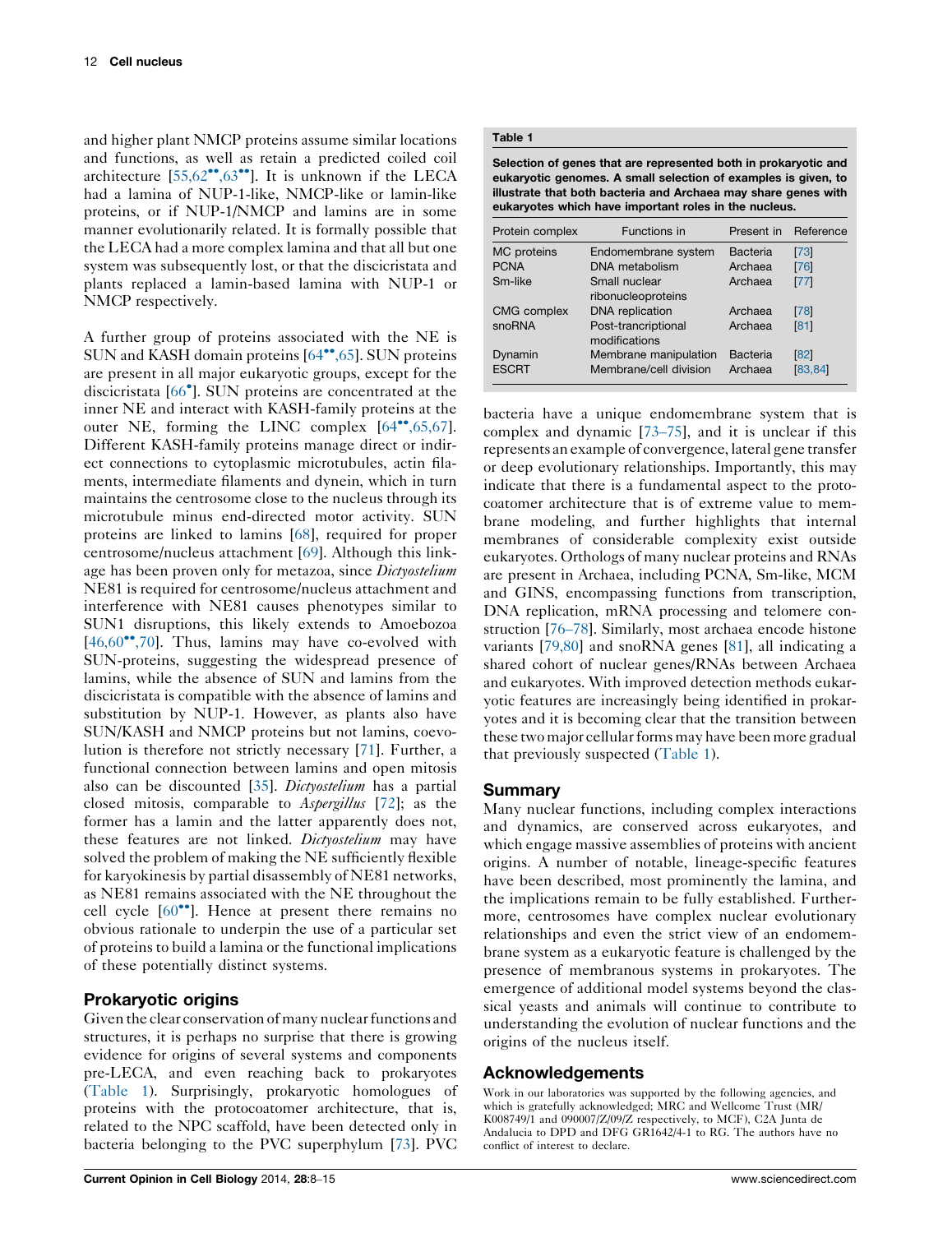## <span id="page-5-0"></span>References and recommended reading

Papers of particular interest, published within the period of review, have been highlighted as:

- of special interest
- •• of outstanding interest
- 1. Devos D, [Dokudovskaya](http://refhub.elsevier.com/S0955-0674(14)00005-2/sbref0005) S, Alber F, Williams R, Chait BT, Sali A, Rout MP: [Components](http://refhub.elsevier.com/S0955-0674(14)00005-2/sbref0005) of coated vesicles and nuclear pore complexes share a common molecular [architecture](http://refhub.elsevier.com/S0955-0674(14)00005-2/sbref0005). PLoS Biol 2004, 2[:e380.](http://refhub.elsevier.com/S0955-0674(14)00005-2/sbref0005)
- 2. Alberts B, [Johnson](http://refhub.elsevier.com/S0955-0674(14)00005-2/sbref0010) A, Lewis J, Raff M, Roberts K, Walter P: Molecular Biology of the Cell. edn 5. [Abingdon,](http://refhub.elsevier.com/S0955-0674(14)00005-2/sbref0010) Oxford, UK: Garland Science; 2007, ISBN-10 [0815341059.](http://refhub.elsevier.com/S0955-0674(14)00005-2/sbref0010)
- 3. Hoelz A, Debler EW, Blobel G: The [structure](http://refhub.elsevier.com/S0955-0674(14)00005-2/sbref0015) of the nuclear pore complex. Annu Rev Biochem 2011, 80[:613-643.](http://refhub.elsevier.com/S0955-0674(14)00005-2/sbref0015)
- 4. Wilson KL, Dawson SC: Evolution: [functional](http://refhub.elsevier.com/S0955-0674(14)00005-2/sbref0020) evolution of nuclear [structure](http://refhub.elsevier.com/S0955-0674(14)00005-2/sbref0020). J Cell Biol 2011, 195:171-181.
- 5. Field M, Koreny L, Rout M: Enriching the pore: splendid **complexity from humble origins**. *Traffic* 2014, **15((2) Feb)**:141-<br>156 <http://dx.doi.org/10.1111/tra.12141>.
- 6. Embley TM, Martin W: [Eukaryotic](http://refhub.elsevier.com/S0955-0674(14)00005-2/sbref0030) evolution, changes and [challenges](http://refhub.elsevier.com/S0955-0674(14)00005-2/sbref0030). Nature 2006, 440:623-630.
- 7. Field MC, Sali A, Rout MP: Evolution: on a bender-BARs, [ESCRTs,](http://refhub.elsevier.com/S0955-0674(14)00005-2/sbref0035) COPs, and finally getting your coat. J Cell Biol 2011, 193[:963-972.](http://refhub.elsevier.com/S0955-0674(14)00005-2/sbref0035)
- 8. [Koumandou](http://refhub.elsevier.com/S0955-0674(14)00005-2/sbref0040) VL, Wickstead B, Ginger ML, van der Giezen M,
- $\bullet$ Dacks JB, Field MC: Molecular [paleontology](http://refhub.elsevier.com/S0955-0674(14)00005-2/sbref0040) and complexity in the last [eukaryotic](http://refhub.elsevier.com/S0955-0674(14)00005-2/sbref0040) common ancestor. Crit Rev Biochem Mol Biol 2013, 48[:373-396.](http://refhub.elsevier.com/S0955-0674(14)00005-2/sbref0040)

An attempted grand synthesis of the structure of the LECA from the viewpoint of multiple cellular systems, including trafficking, nuclear architecture, metabolism, cytoskeletal systems and organellar evolution.

- 9. [Tetenbaum-Novatt](http://refhub.elsevier.com/S0955-0674(14)00005-2/sbref0045) J, Rout MP: The mechanism of [nucleocytoplasmic](http://refhub.elsevier.com/S0955-0674(14)00005-2/sbref0045) transport through the nuclear pore complex. Cold Spring Harb Symp Quant Biol 2010, 75[:567-584.](http://refhub.elsevier.com/S0955-0674(14)00005-2/sbref0045)
- 10. Cook A, Bono F, Jinek M, Conti E: [Structural](http://refhub.elsevier.com/S0955-0674(14)00005-2/sbref0050) biology of [nucleocytoplasmic](http://refhub.elsevier.com/S0955-0674(14)00005-2/sbref0050) transport. Annu Rev Biochem 2007, 76[:647-671.](http://refhub.elsevier.com/S0955-0674(14)00005-2/sbref0050)
- 11. Rout MP, Aitchison JD, [Suprapto](http://refhub.elsevier.com/S0955-0674(14)00005-2/sbref0055) A, Hjertaas K, Zhao Y, Chait BT: The yeast nuclear pore complex: [composition,](http://refhub.elsevier.com/S0955-0674(14)00005-2/sbref0055) architecture, and transport [mechanism](http://refhub.elsevier.com/S0955-0674(14)00005-2/sbref0055). J Cell Biol 2000, 148:635-651.
- 12. Iwamoto M, Mori C, Kojidani T, Bunai F, Hori T, [Fukagawa](http://refhub.elsevier.com/S0955-0674(14)00005-2/sbref0060) T,
- $\bullet$ Hiraoka Y, Haraguchi T: Two distinct repeat [sequences](http://refhub.elsevier.com/S0955-0674(14)00005-2/sbref0060) of Nup98 [nucleoporins](http://refhub.elsevier.com/S0955-0674(14)00005-2/sbref0060) characterize dual nuclei in the binucleated ciliate [Tetrahymena](http://refhub.elsevier.com/S0955-0674(14)00005-2/sbref0060). Curr Biol 2009, 19:843-847. An example of nuclear differentiation based on the differential targeting of Nup paralogs. In this case Nup98 exists as four paralogs in Tetrahymena, two targeted to each nucleus. The transcriptionally silent nucleus has Nup98 paralogs with unusual non-FG repeats and which correlates with

differences in nucleocytoplasmic trafficking potential, and which may safeguard the micronucleus.

- 13. Tamura K, Fukao Y, Iwamoto M, Haraguchi T, [Hara-Nishimura](http://refhub.elsevier.com/S0955-0674(14)00005-2/sbref0065) I: Identification and [characterization](http://refhub.elsevier.com/S0955-0674(14)00005-2/sbref0065) of nuclear pore complex [components](http://refhub.elsevier.com/S0955-0674(14)00005-2/sbref0065) in Arabidopsis thaliana. Plant Cell 2010, 22[:4084-4097.](http://refhub.elsevier.com/S0955-0674(14)00005-2/sbref0065)
- 14. [Degrasse](http://refhub.elsevier.com/S0955-0674(14)00005-2/sbref0070) JA, Dubois KN, Devos D, Siegel TN, Sali A, Field MC, Rout MP, Chait BT: [Evidence](http://refhub.elsevier.com/S0955-0674(14)00005-2/sbref0070) for a shared nuclear pore complex [architecture](http://refhub.elsevier.com/S0955-0674(14)00005-2/sbref0070) that is conserved from the last common eukaryotic ancestor. Mol Cell Proteomics 2009, 8[:2119-2130.](http://refhub.elsevier.com/S0955-0674(14)00005-2/sbref0070)
- 15. Cronshaw JM, [Krutchinsky](http://refhub.elsevier.com/S0955-0674(14)00005-2/sbref0075) AN, Zhang W, Chait BT, Matunis MJ: Proteomic analysis of the [mammalian](http://refhub.elsevier.com/S0955-0674(14)00005-2/sbref0075) nuclear pore complex. J Cell Biol 2002, 158[:915-927.](http://refhub.elsevier.com/S0955-0674(14)00005-2/sbref0075)
- 16. Neumann N, Lundin D, Poole AM: [Comparative](http://refhub.elsevier.com/S0955-0674(14)00005-2/sbref0080) genomic evidence for a [complete](http://refhub.elsevier.com/S0955-0674(14)00005-2/sbref0080) nuclear pore complex in the last [eukaryotic](http://refhub.elsevier.com/S0955-0674(14)00005-2/sbref0080) common ancestor. PLoS ONE 2010, 5:e13241.
- 17. Mans BJ, [Anantharaman](http://refhub.elsevier.com/S0955-0674(14)00005-2/sbref0085) V, Aravind L, Koonin EV: Comparative [genomics,](http://refhub.elsevier.com/S0955-0674(14)00005-2/sbref0085) evolution and origins of the nuclear envelope and nuclear pore complex. Cell Cycle 2004, 3((12) Dec)[:1612-1637.](http://refhub.elsevier.com/S0955-0674(14)00005-2/sbref0085)
- 18. Alber F, [Dokudovskaya](http://refhub.elsevier.com/S0955-0674(14)00005-2/sbref0090) S, Veenhoff LM, Zhang W, Kipper J, Devos D, Suprapto A, [Karni-Schmidt](http://refhub.elsevier.com/S0955-0674(14)00005-2/sbref0090) O, Williams R, Chait BT et al.: The molecular [architecture](http://refhub.elsevier.com/S0955-0674(14)00005-2/sbref0090) of the nuclear pore complex. Nature 2007, 450[:695-701.](http://refhub.elsevier.com/S0955-0674(14)00005-2/sbref0090)
- 19. Devos D, [Dokudovskaya](http://refhub.elsevier.com/S0955-0674(14)00005-2/sbref0095) S, Williams R, Alber F, Eswar N, Chait BT, Rout MP, Sali A: Simple fold [composition](http://refhub.elsevier.com/S0955-0674(14)00005-2/sbref0095) and modular [architecture](http://refhub.elsevier.com/S0955-0674(14)00005-2/sbref0095) of the nuclear pore complex. Proc Natl Acad Sci U S A 2006, 103[:2172-2177.](http://refhub.elsevier.com/S0955-0674(14)00005-2/sbref0095)
- 20. Flemming D, Devos DP, Schwarz J, Amlacher S, Lutzmann M,
- --Hurt E: Analysis of the yeast nucleoporin Nup188 reveals a conserved S-like structure with similarity to karyopherins. J Struct Biol 2011 [http://dx.doi.org/10.1016/j.jsb.2011.11.008.](http://dx.doi.org/10.1016/j.jsb.2011.11.008)

First evidence that the solenoid region of a nucleoporin may adopt a more complex tertiary structure, and which then goes on to note a potential similarity between that conformation and the known structures of nuclear transport receptors.

21. Andersen KR, [Onischenko](http://refhub.elsevier.com/S0955-0674(14)00005-2/sbref0105) E, Tang JH, Kumar P, Chen JZ, Ulrich A,

--Liphardt JT, Weis K, Schwartz TU: Scaffold [nucleoporins](http://refhub.elsevier.com/S0955-0674(14)00005-2/sbref0105) Nup188 and Nup192 share structural and functional [properties](http://refhub.elsevier.com/S0955-0674(14)00005-2/sbref0105) with nuclear transport [receptors](http://refhub.elsevier.com/S0955-0674(14)00005-2/sbref0105). eLife 2013, 2:e00745.

Provides experimental evidence that the solenoid fold of nucleoporins adpits an S-shaped superstructure that is highly similar to that for the nuclear transport receptors of the karyopherin family. May provide a link between these two systems.

- 22. Doucet CM, Talamas JA, Hetzer MW: Cell [cycle-dependent](http://refhub.elsevier.com/S0955-0674(14)00005-2/sbref0110) [differences](http://refhub.elsevier.com/S0955-0674(14)00005-2/sbref0110) in nuclear pore complex assembly in metazoa. Cell 2010, 141[:1030-1041.](http://refhub.elsevier.com/S0955-0674(14)00005-2/sbref0110)
- 23. Malone CD, [Falkowska](http://refhub.elsevier.com/S0955-0674(14)00005-2/sbref0115) KA, Li AY, Galanti SE, Kanuru RC, LaMont EG, [Mazzarella](http://refhub.elsevier.com/S0955-0674(14)00005-2/sbref0115) KC, Micev AJ, Osman MM, Piotrowski NK et al.: [Nucleus-specific](http://refhub.elsevier.com/S0955-0674(14)00005-2/sbref0115) importin alpha proteins and [nucleoporins](http://refhub.elsevier.com/S0955-0674(14)00005-2/sbref0115) regulate protein import and nuclear division in the binucleate [Tetrahymena](http://refhub.elsevier.com/S0955-0674(14)00005-2/sbref0115) thermophila. Eukaryot Cell 2008, 7[:1487-1499.](http://refhub.elsevier.com/S0955-0674(14)00005-2/sbref0115)
- 24. Meier I, Zhou X, Brkljacić J, Rose A, Zhao Q, Xu XM: [Targeting](http://refhub.elsevier.com/S0955-0674(14)00005-2/sbref0120) -proteins to the plant nuclear [envelope](http://refhub.elsevier.com/S0955-0674(14)00005-2/sbref0120). Biochem Soc Trans 2010, 38[:733-740.](http://refhub.elsevier.com/S0955-0674(14)00005-2/sbref0120)

Identification of LINC protein orthologs in plants, and providing evidence that the entire complex may well be conserved in this lineage.

- 25. Lu Q, Tang X, Tian G, Wang F, Liu K, Nguyen V, [Kohalmi](http://refhub.elsevier.com/S0955-0674(14)00005-2/sbref0125) SE, Keller WA, Tsang EWT, Harada JJ et al.: [Arabidopsis](http://refhub.elsevier.com/S0955-0674(14)00005-2/sbref0125) homolog of the yeast TREX-2 mRNA export complex: [components](http://refhub.elsevier.com/S0955-0674(14)00005-2/sbref0125) and<br>anchoring [nucleoporin](http://refhub.elsevier.com/S0955-0674(14)00005-2/sbref0125). Plant J Cell Mol Biol 2010, 61:259-270.
- 26. Xu XM, Rose A, Muthuswamy S, Jeong SY, [Venkatakrishnan](http://refhub.elsevier.com/S0955-0674(14)00005-2/sbref0130) S, Zhao Q, Meier I: Nuclear pore anchor, the [Arabidopsis](http://refhub.elsevier.com/S0955-0674(14)00005-2/sbref0130) homolog of [Tpr/Mlp1/Mlp2/megator,](http://refhub.elsevier.com/S0955-0674(14)00005-2/sbref0130) is involved in mRNA export and SUMO [homeostasis](http://refhub.elsevier.com/S0955-0674(14)00005-2/sbref0130) and affects diverse aspects of plant [development](http://refhub.elsevier.com/S0955-0674(14)00005-2/sbref0130). Plant Cell 2007, 19:1537-1548.
- 27. Ding D, [Muthuswamy](http://refhub.elsevier.com/S0955-0674(14)00005-2/sbref0135) S, Meier I: Functional interaction between
- -the [Arabidopsis](http://refhub.elsevier.com/S0955-0674(14)00005-2/sbref0135) orthologs of spindle assembly checkpoint proteins MAD1 and MAD2 and the [nucleoporin](http://refhub.elsevier.com/S0955-0674(14)00005-2/sbref0135) NUA. Plant Mol Biol 2012, 79[:203-216.](http://refhub.elsevier.com/S0955-0674(14)00005-2/sbref0135)

The paper indicates that the control of spindle assembly in plants requires interactions between the NPC and the MAD proteins. This is significant as this indicates that the same mechanism is being used here as in animals and fungi, and implies that the mechanism is therefore very old.

- 28. Ding R, West RR, [Morphew](http://refhub.elsevier.com/S0955-0674(14)00005-2/sbref0140) DM, Oakley BR, McIntosh JR: The spindle pole body of [Schizosaccharomyces](http://refhub.elsevier.com/S0955-0674(14)00005-2/sbref0140) pombe enters and leaves the nuclear envelope as the cell cycle [proceeds](http://refhub.elsevier.com/S0955-0674(14)00005-2/sbref0140). Mol Biol Cell 1997, 8[:1461-1479.](http://refhub.elsevier.com/S0955-0674(14)00005-2/sbref0140)
- 29. Ueda M, Schliwa M, Euteneuer U: Unusual [centrosome](http://refhub.elsevier.com/S0955-0674(14)00005-2/sbref0145) cycle in [Dictyostelium:](http://refhub.elsevier.com/S0955-0674(14)00005-2/sbref0145) correlation of dynamic behavior and structural changes. Mol Biol Cell 1999, 10[:151-160.](http://refhub.elsevier.com/S0955-0674(14)00005-2/sbref0145)
- 30. [Carvalho-Santos](http://refhub.elsevier.com/S0955-0674(14)00005-2/sbref0150) Z, Machado P, Branco P, Tavares-Cadete F, [Rodrigues-Martins](http://refhub.elsevier.com/S0955-0674(14)00005-2/sbref0150) A, Pereira-Leal JB, Bettencourt-Dias M: Stepwise evolution of the [centriole-assembly](http://refhub.elsevier.com/S0955-0674(14)00005-2/sbref0150) pathway. J Cell Sci 2010, 123[:1414-1426.](http://refhub.elsevier.com/S0955-0674(14)00005-2/sbref0150)
- 31. [Carvalho-Santos](http://refhub.elsevier.com/S0955-0674(14)00005-2/sbref0155) Z, Azimzadeh J, Pereira-Leal JB, Bettencourt-Dias M: Evolution: tracing the origins of [centrioles,](http://refhub.elsevier.com/S0955-0674(14)00005-2/sbref0155) cilia, and flagella. J Cell Biol 2011, 194[:165-175.](http://refhub.elsevier.com/S0955-0674(14)00005-2/sbref0155)
- Still IH, [Vettaikkorumakankauv](http://refhub.elsevier.com/S0955-0674(14)00005-2/sbref0160) AK, DiMatteo A, Liang P: Structure–function evolution of the [transforming](http://refhub.elsevier.com/S0955-0674(14)00005-2/sbref0160) acidic coiled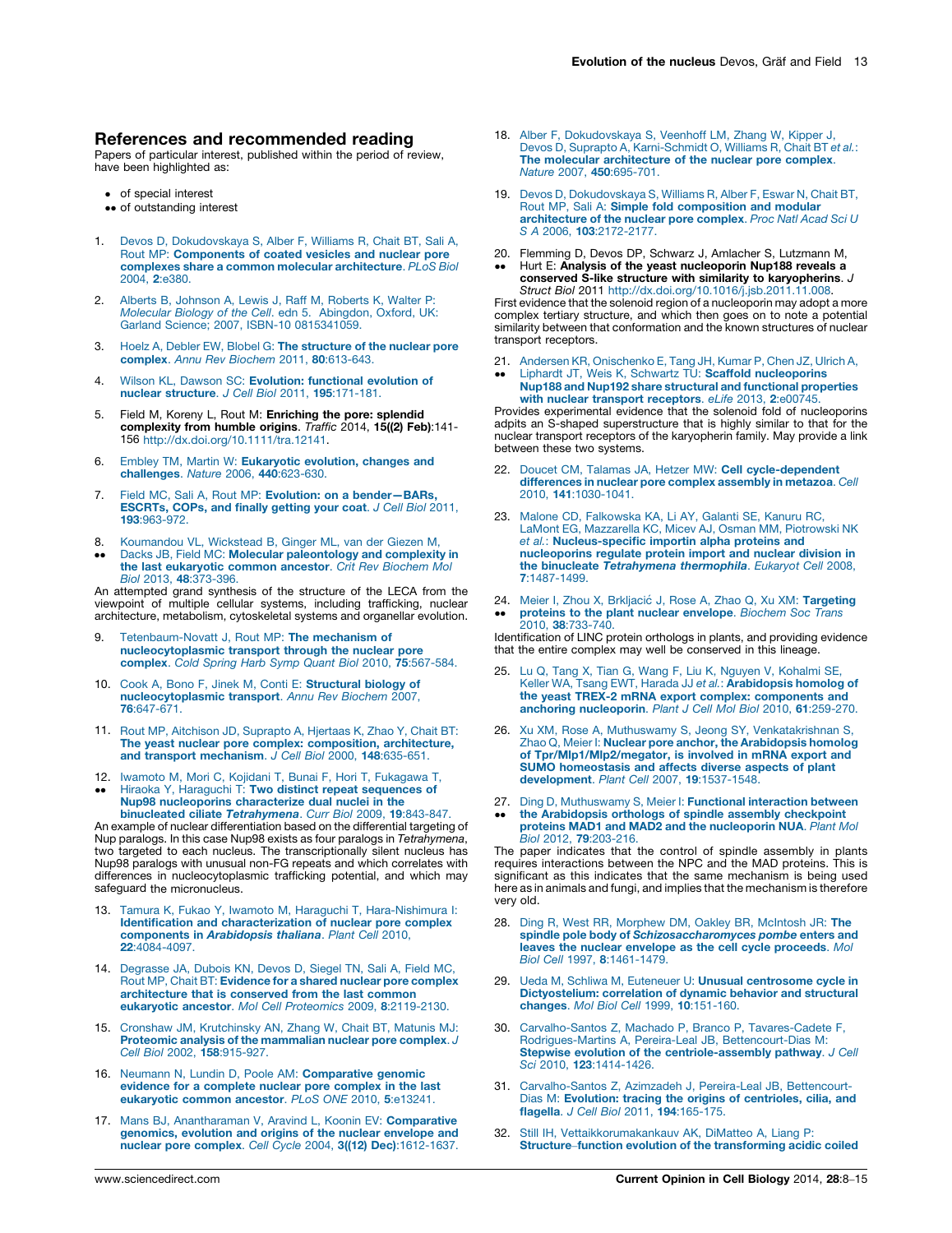<span id="page-6-0"></span>coil genes revealed by analysis of [phylogenetically](http://refhub.elsevier.com/S0955-0674(14)00005-2/sbref0160) diverse [organisms](http://refhub.elsevier.com/S0955-0674(14)00005-2/sbref0160). BMC Evol Biol 2004, 4:16.

- 33. Kuhnert O, Baumann O, Meyer I, Gräf R: [Functional](http://refhub.elsevier.com/S0955-0674(14)00005-2/sbref0165) [characterization](http://refhub.elsevier.com/S0955-0674(14)00005-2/sbref0165) of CP148, a novel key component for<br>centrosome integrity in [Dictyostelium](http://refhub.elsevier.com/S0955-0674(14)00005-2/sbref0165). Cell Mol Life Sci 2012, 69[:1875-1888.](http://refhub.elsevier.com/S0955-0674(14)00005-2/sbref0165)
- 34. Hodges ME, [Scheumann](http://refhub.elsevier.com/S0955-0674(14)00005-2/sbref0170) N, Wickstead B, Langdale JA, Gull K: [Reconstructing](http://refhub.elsevier.com/S0955-0674(14)00005-2/sbref0170) the evolutionary history of the centriole from protein [components](http://refhub.elsevier.com/S0955-0674(14)00005-2/sbref0170). J Cell Sci 2010, 123:1407-1413.
- 35. [Cavalier-Smith](http://refhub.elsevier.com/S0955-0674(14)00005-2/sbref0175) T: Origin of the cell nucleus, mitosis and sex: roles of [intracellular](http://refhub.elsevier.com/S0955-0674(14)00005-2/sbref0175) coevolution. Biol Direct 2010, 5:7.
- 36. Pearson CG, Winey M: Basal body [assembly](http://refhub.elsevier.com/S0955-0674(14)00005-2/sbref0180) in ciliates: the power of numbers. Traffic 2009, 10[:461-471.](http://refhub.elsevier.com/S0955-0674(14)00005-2/sbref0180)
- 37. Friedländer M, [Wahrman](http://refhub.elsevier.com/S0955-0674(14)00005-2/sbref0185) J: The spindle as a basal body [distributor.](http://refhub.elsevier.com/S0955-0674(14)00005-2/sbref0185) A study in the meiosis of the male silkworm moth,<br>*[Bombyx](http://refhub.elsevier.com/S0955-0674(14)00005-2/sbref0185) mori. J Cell Sci* 1970, 7:65-89.
- 38. [Pickett-Heaps](http://refhub.elsevier.com/S0955-0674(14)00005-2/sbref0190) J: The autonomy of the centriole: fact or fallacy? Cytobios 1971, 3[:205-214.](http://refhub.elsevier.com/S0955-0674(14)00005-2/sbref0190)
- 39. Debec A, Sullivan W, [Bettencourt-Dias](http://refhub.elsevier.com/S0955-0674(14)00005-2/sbref0195) M: Centrioles: active players or [passengers](http://refhub.elsevier.com/S0955-0674(14)00005-2/sbref0195) during mitosis? Cell Mol Life Sci 2010, 67[:2173-2194.](http://refhub.elsevier.com/S0955-0674(14)00005-2/sbref0195)
- 40. Khodjakov A, Cole RW, Oakley BR, Rieder CL: [Centrosome](http://refhub.elsevier.com/S0955-0674(14)00005-2/sbref0200)[independent](http://refhub.elsevier.com/S0955-0674(14)00005-2/sbref0200) mitotic spindle formation in vertebrates. Curr Biol 2000, 10[:59-67.](http://refhub.elsevier.com/S0955-0674(14)00005-2/sbref0200)
- 41. Khodjakov A, Rieder CL: [Centrosomes](http://refhub.elsevier.com/S0955-0674(14)00005-2/sbref0205) enhance the fidelity of cytokinesis in [vertebrates](http://refhub.elsevier.com/S0955-0674(14)00005-2/sbref0205) and are required for cell cycle [progression](http://refhub.elsevier.com/S0955-0674(14)00005-2/sbref0205). J Cell Biol 2001, 153:237-242.
- 42. Basto R, Lau J, [Vinogradova](http://refhub.elsevier.com/S0955-0674(14)00005-2/sbref0210) T, Gardiol A, Woods CG, [Khodjakov](http://refhub.elsevier.com/S0955-0674(14)00005-2/sbref0210) A, Raff JW: Flies without centrioles. Cell 2006, 125[:1375-1386.](http://refhub.elsevier.com/S0955-0674(14)00005-2/sbref0210)
- 43. Ratcliffe H: Mitosis and cell division in Euglena [spirogyra](http://refhub.elsevier.com/S0955-0674(14)00005-2/sbref0215) [Ehrenberg](http://refhub.elsevier.com/S0955-0674(14)00005-2/sbref0215). Biol Bull 1927, 53:109-122.
- 44. Kaller M, Euteneuer U, Nellen W: [Differential](http://refhub.elsevier.com/S0955-0674(14)00005-2/sbref0220) effects of [heterochromatin](http://refhub.elsevier.com/S0955-0674(14)00005-2/sbref0220) protein 1 isoforms on mitotic chromosome distribution and growth in [Dictyostelium](http://refhub.elsevier.com/S0955-0674(14)00005-2/sbref0220) discoideum. Eukaryot Cell 2006, 5[:530-543.](http://refhub.elsevier.com/S0955-0674(14)00005-2/sbref0220)
- 45. King MC, Drivas TG, Blobel G: A network of nuclear [envelope](http://refhub.elsevier.com/S0955-0674(14)00005-2/sbref0225) membrane proteins linking centromeres to [microtubules](http://refhub.elsevier.com/S0955-0674(14)00005-2/sbref0225). Cell 2008, 134[:427-438.](http://refhub.elsevier.com/S0955-0674(14)00005-2/sbref0225)
- 46. Schulz I, Baumann O, [Samereier](http://refhub.elsevier.com/S0955-0674(14)00005-2/sbref0230) M, Zoglmeier C, Gräf R:<br>[Dictyostelium](http://refhub.elsevier.com/S0955-0674(14)00005-2/sbref0230) Sun1 is a dynamic membrane protein of both nuclear membranes and required for [centrosomal](http://refhub.elsevier.com/S0955-0674(14)00005-2/sbref0230) association with clustered [centromeres](http://refhub.elsevier.com/S0955-0674(14)00005-2/sbref0230). Eur J Cell Biol 2009, 88:621-638.
- 47. Hartman H, Fedorov A: The origin of the [eukaryotic](http://refhub.elsevier.com/S0955-0674(14)00005-2/sbref0235) cell: a genomic [investigation](http://refhub.elsevier.com/S0955-0674(14)00005-2/sbref0235). Proc Natl Acad Sci U S A 2002, 99[:1420-1425.](http://refhub.elsevier.com/S0955-0674(14)00005-2/sbref0235)
- 48. Bornens M, [Azimzadeh](http://refhub.elsevier.com/S0955-0674(14)00005-2/sbref0240) J: Origin and evolution of the [centrosome](http://refhub.elsevier.com/S0955-0674(14)00005-2/sbref0240). Adv Exp Med Biol 2007, 607:119-129.
- 49. Daunderer C, Schliwa M, Gräf R: Dictyostelium [centrin-related](http://refhub.elsevier.com/S0955-0674(14)00005-2/sbref0245) protein (DdCrp), the most [divergent](http://refhub.elsevier.com/S0955-0674(14)00005-2/sbref0245) member of the centrin family, possesses only two EF hands and [dissociates](http://refhub.elsevier.com/S0955-0674(14)00005-2/sbref0245) from the [centrosome](http://refhub.elsevier.com/S0955-0674(14)00005-2/sbref0245) during mitosis. Eur J Cell Biol 2001, 80[:621-630.](http://refhub.elsevier.com/S0955-0674(14)00005-2/sbref0245)
- 50. Mana-Capelli S, Gräf R, Larochelle DA: [Dictyostelium](http://refhub.elsevier.com/S0955-0674(14)00005-2/sbref0250) centrin B localization during cell cycle [progression](http://refhub.elsevier.com/S0955-0674(14)00005-2/sbref0250). Commun Integr Biol 2010, 3[:39-41.](http://refhub.elsevier.com/S0955-0674(14)00005-2/sbref0250)
- 51. Li S, [Sandercock](http://refhub.elsevier.com/S0955-0674(14)00005-2/sbref0255) AM, Conduit P, Robinson CV, Williams RL, Kilmartin JV: Structural role of [Sfi1p-centrin](http://refhub.elsevier.com/S0955-0674(14)00005-2/sbref0255) filaments in budding yeast spindle pole body [duplication](http://refhub.elsevier.com/S0955-0674(14)00005-2/sbref0255). J Cell Biol 2006, 173[:867-877.](http://refhub.elsevier.com/S0955-0674(14)00005-2/sbref0255)
- 52. Feldherr CM: [Nucleocytoplasmic](http://refhub.elsevier.com/S0955-0674(14)00005-2/sbref0260) exchanges during early [interphase](http://refhub.elsevier.com/S0955-0674(14)00005-2/sbref0260). J Cell Biol 1968, 39:49-54.
- 53. Leeson TS, [Bhatnagar](http://refhub.elsevier.com/S0955-0674(14)00005-2/sbref0265) R: Amoeba proteus: the nuclear [periphery](http://refhub.elsevier.com/S0955-0674(14)00005-2/sbref0265). Cell Differ 1975, 4:79-86.
- 54. Schmidt M, Grossmann U, Krohne G: The nuclear [membrane](http://refhub.elsevier.com/S0955-0674(14)00005-2/sbref0270)associated [honeycomb](http://refhub.elsevier.com/S0955-0674(14)00005-2/sbref0270) structure of the unicellular organism

Amoeba proteus: on the search for [homologies](http://refhub.elsevier.com/S0955-0674(14)00005-2/sbref0270) with the nuclear lamina of metazoa. Eur J Cell Biol 1995, 67[:199-208.](http://refhub.elsevier.com/S0955-0674(14)00005-2/sbref0270)

- 55. Dittmer TA, Misteli T: The lamin protein family. [Genome](http://refhub.elsevier.com/S0955-0674(14)00005-2/sbref0275) Biol [2011,](http://refhub.elsevier.com/S0955-0674(14)00005-2/sbref0275) 12:222.
- 56. Dahl KN, [Scaffidi](http://refhub.elsevier.com/S0955-0674(14)00005-2/sbref0280) P, Islam MF, Yodh AG, Wilson KL, Misteli T: Distinct structural and [mechanical](http://refhub.elsevier.com/S0955-0674(14)00005-2/sbref0280) properties of the nuclear lamina in [Hutchinson](http://refhub.elsevier.com/S0955-0674(14)00005-2/sbref0280)–Gilford progeria syndrome. Proc Natl Acad Sci U S A 2006, 103[:10271-10276.](http://refhub.elsevier.com/S0955-0674(14)00005-2/sbref0280)
- 57. Worman HJ: Nuclear lamins and [laminopathies](http://refhub.elsevier.com/S0955-0674(14)00005-2/sbref0285). J Pathol 2012, 226[:316-325.](http://refhub.elsevier.com/S0955-0674(14)00005-2/sbref0285)
- 58. Shimi T, [Pfleghaar](http://refhub.elsevier.com/S0955-0674(14)00005-2/sbref0290) K, Kojima S, Pack C-G, Solovei I, Goldman AE,<br>Adam SA, [Shumaker](http://refhub.elsevier.com/S0955-0674(14)00005-2/sbref0290) DK, Kinjo M, Cremer T et *al*.: **The A- and B**type nuclear lamin networks: [microdomains](http://refhub.elsevier.com/S0955-0674(14)00005-2/sbref0290) involved in chromatin organization and [transcription](http://refhub.elsevier.com/S0955-0674(14)00005-2/sbref0290). Genes Dev 2008, 22[:3409-3421.](http://refhub.elsevier.com/S0955-0674(14)00005-2/sbref0290)
- 59. Hozák P, [Sasseville](http://refhub.elsevier.com/S0955-0674(14)00005-2/sbref0295) AM, Raymond Y, Cook PR: Lamin proteins form an internal [nucleoskeleton](http://refhub.elsevier.com/S0955-0674(14)00005-2/sbref0295) as well as a peripheral lamina in human cells. J Cell Sci 1995, 108(Pt 2)[:635-644.](http://refhub.elsevier.com/S0955-0674(14)00005-2/sbref0295)
- 60. Krüger A, Batsios P, [Baumann](http://refhub.elsevier.com/S0955-0674(14)00005-2/sbref0300) O, Luckert E, Schwarz H, Stick R,
- --Meyer I, Gräf R: [Characterization](http://refhub.elsevier.com/S0955-0674(14)00005-2/sbref0300) of NE81, the first lamin-like [nucleoskeleton](http://refhub.elsevier.com/S0955-0674(14)00005-2/sbref0300) protein in a unicellular organism. Mol Biol Cell 2012, 23:360-370

First identification of a lamin ortholog outside of the metazoa. NE81 bears remarkably conserved sequence features similar to lamins, and demonstrates nuclear envelope association throughout the cell cycle.

- 61. Batsios P, Peter T, [Baumann](http://refhub.elsevier.com/S0955-0674(14)00005-2/sbref0305) O, Stick R, Meyer I, Gräf R: A lamin in lower [eukaryotes?](http://refhub.elsevier.com/S0955-0674(14)00005-2/sbref0305) Nucleus 2012, 3:237-243.
- 62. Ciska M, Masuda K, Moreno Díaz de la Espina S: [Lamin-like](http://refhub.elsevier.com/S0955-0674(14)00005-2/sbref0310)  $\bullet \bullet$ analogues in plants: the [characterization](http://refhub.elsevier.com/S0955-0674(14)00005-2/sbref0310) of NMCP1 in Allium cepa. J Exp Bot 2013, 64[:1553-1564.](http://refhub.elsevier.com/S0955-0674(14)00005-2/sbref0310)

Identification of NMCP as a possible lamina analogue in higher plants. The experimental data are based on localisation and behaviour of the NMCP protein, the best candidate for such a factor.

- 63. DuBois KN, Alsford S, Holden JM, Buisson J, [Swiderski](http://refhub.elsevier.com/S0955-0674(14)00005-2/sbref0315) M, Bart J-
- --M, [Ratushny](http://refhub.elsevier.com/S0955-0674(14)00005-2/sbref0315) AV, Wan Y, Bastin P, Barry JD et al.: NUP-1 is a large coiled-coil [nucleoskeletal](http://refhub.elsevier.com/S0955-0674(14)00005-2/sbref0315) protein in trypanosomes with lamin-like functions. PLoS Biol 2012, 10[:e1001287.](http://refhub.elsevier.com/S0955-0674(14)00005-2/sbref0315)

Identification of a protein that is a probable analogue of lamins. The NUP-1 protein retains roles in telomeric silencing, nuclear structural integrity and NPC positioning, despite the protein being five times larger than mammalian lamins.

64. Rothballer A, Kutay U: The diverse [functional](http://refhub.elsevier.com/S0955-0674(14)00005-2/sbref0320) LINCs of the -nuclear envelope to the [cytoskeleton](http://refhub.elsevier.com/S0955-0674(14)00005-2/sbref0320) and chromatin. [Chromosoma](http://refhub.elsevier.com/S0955-0674(14)00005-2/sbref0320) 2013, 122:415-429.

The LINC protein family is complex, and has many members, significantly the differentiation between many of these isoforms remains unclear.

- 65. Starr DA, Fridolfsson HN: [Interactions](http://refhub.elsevier.com/S0955-0674(14)00005-2/sbref0325) between nuclei and the cytoskeleton are mediated by SUN-KASH [nuclear-envelope](http://refhub.elsevier.com/S0955-0674(14)00005-2/sbref0325) bridges. Annu Rev Cell Dev Biol 2010, 26[:421-444.](http://refhub.elsevier.com/S0955-0674(14)00005-2/sbref0325)
- 66. Field MC, Horn D, Alsford S, Koreny L, Rout MP: [Telomeres,](http://refhub.elsevier.com/S0955-0674(14)00005-2/sbref0330) tethers and [trypanosomes](http://refhub.elsevier.com/S0955-0674(14)00005-2/sbref0330). Nucleus 2012, 3:478-486.

**tethers and trypanosomes**. Nucleus 2012, 3:478-486.<br>Presents in silico evidence for the absence of SUN-domain proteins from the nuclei of several lineages, most prominently the trypanosomatids.

- [Stewart-Hutchinson](http://refhub.elsevier.com/S0955-0674(14)00005-2/sbref0335) PJ, Hale CM, Wirtz D, Hodzic D: Structural [requirements](http://refhub.elsevier.com/S0955-0674(14)00005-2/sbref0335) for the assembly of LINC complexes and their<br>function in cellular [mechanical](http://refhub.elsevier.com/S0955-0674(14)00005-2/sbref0335) stiffness. Exp Cell Res 2008, 314[:1892-1905.](http://refhub.elsevier.com/S0955-0674(14)00005-2/sbref0335)
- 68. Haque F, Lloyd DJ, [Smallwood](http://refhub.elsevier.com/S0955-0674(14)00005-2/sbref0340) DT, Dent CL, Shanahan CM, Fry AM, Trembath RC, [Shackleton](http://refhub.elsevier.com/S0955-0674(14)00005-2/sbref0340) S: SUN1 interacts with nuclear lamin A and [cytoplasmic](http://refhub.elsevier.com/S0955-0674(14)00005-2/sbref0340) nesprins to provide a physical [connection](http://refhub.elsevier.com/S0955-0674(14)00005-2/sbref0340) between the nuclear lamina and the [cytoskeleton](http://refhub.elsevier.com/S0955-0674(14)00005-2/sbref0340). Mol Cell Biol 2006, 26:3738-3751.
- 69. Schneider M, Lu W, Neumann S, Brachner A, [Gotzmann](http://refhub.elsevier.com/S0955-0674(14)00005-2/sbref0345) J,<br>Noegel AA, [Karakesisoglou](http://refhub.elsevier.com/S0955-0674(14)00005-2/sbref0345) I: **Molecular mechanisms of** centrosome and [cytoskeleton](http://refhub.elsevier.com/S0955-0674(14)00005-2/sbref0345) anchorage at the nuclear envelope. Cell Mol Life Sci 2011, 68[:1593-1610.](http://refhub.elsevier.com/S0955-0674(14)00005-2/sbref0345)
- 70. Xiong H, Rivero F, Euteneuer U, Mondal S, [Mana-Capelli](http://refhub.elsevier.com/S0955-0674(14)00005-2/sbref0350) S, Larochelle D, Vogel A, Gassen B, Noegel AA: [Dictyostelium](http://refhub.elsevier.com/S0955-0674(14)00005-2/sbref0350) Sun-1 connects the [centrosome](http://refhub.elsevier.com/S0955-0674(14)00005-2/sbref0350) to chromatin and ensures genome stability. Traffic 2008, 9[:708-724.](http://refhub.elsevier.com/S0955-0674(14)00005-2/sbref0350)